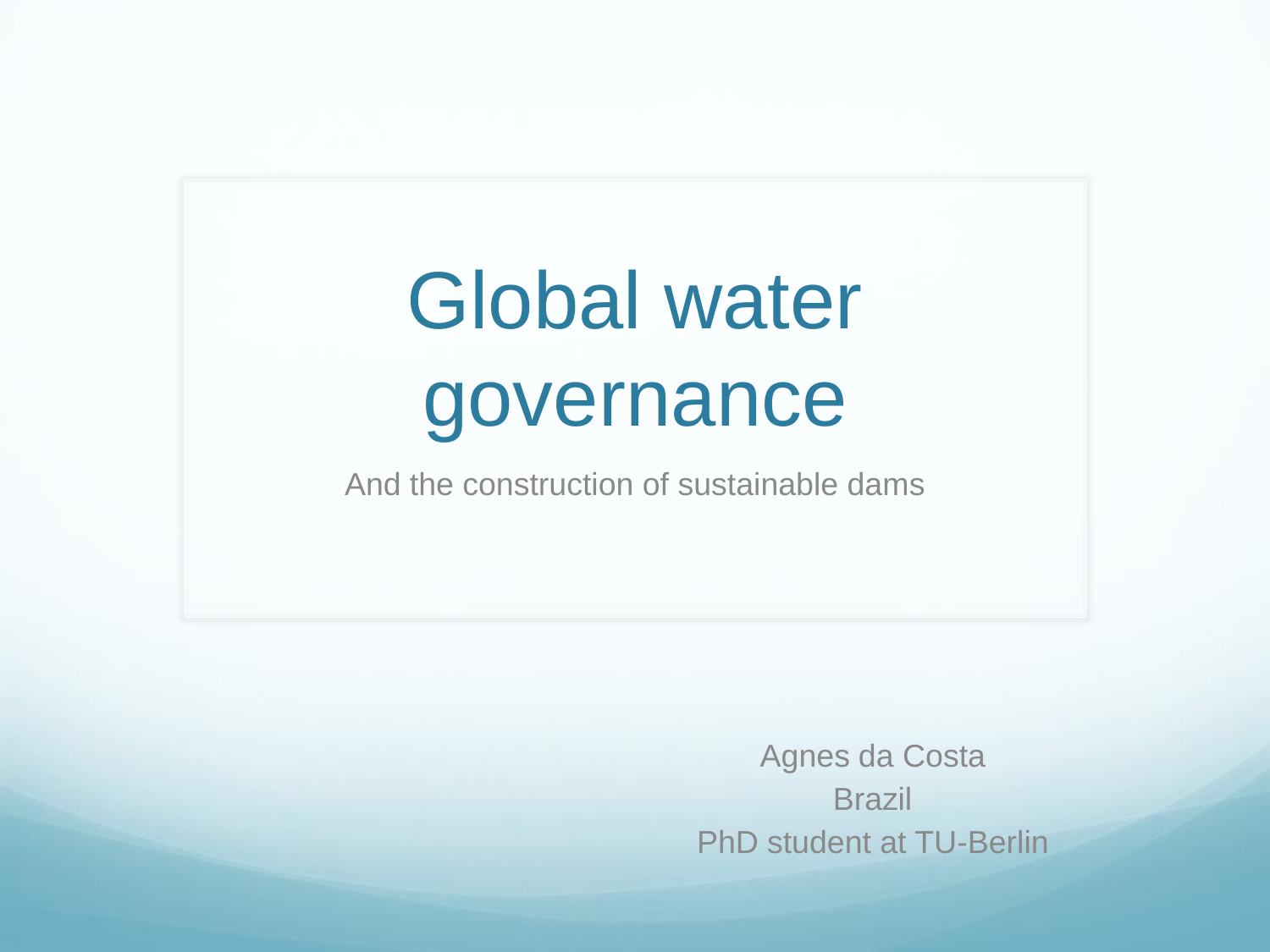## What I have already done

- Global governance applied to sustainable dam construction – hydropower
- Comparative study conducted by the German Development Institute
	- Brazil, India, China and Turkey
	- Evolution of public policies and national norms (environment, water resources and resettlement) and their relation to global norms
	- The 4 case studies answer to he same three questions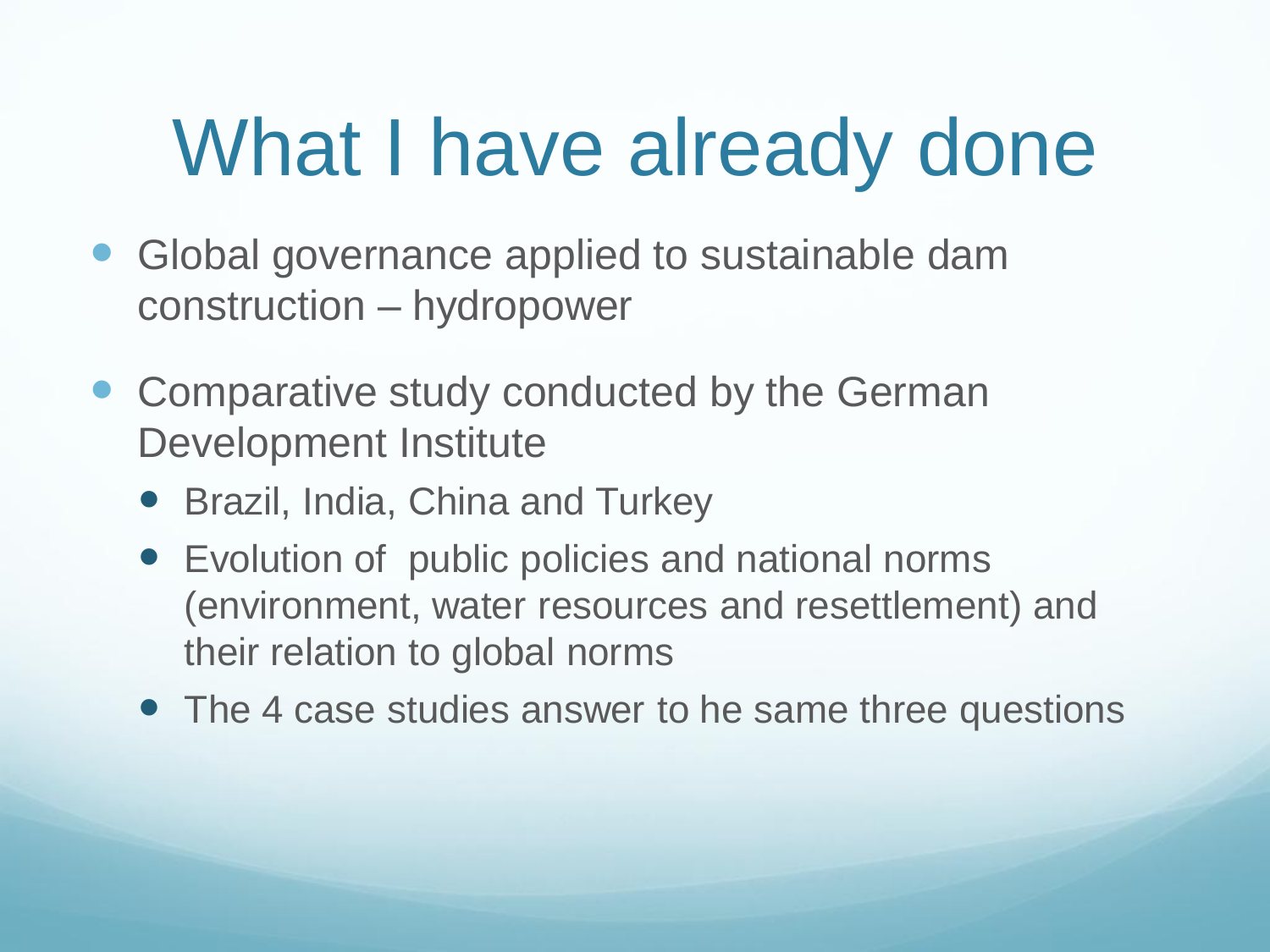## What I am doing now

- Trying to formulate an adequate research question
- What interests me: the evolution of discourse in the international arena regarding hydropower being considered a renewable source of energy – GHG emissions in reservoirs
	- The roles/influence of Brazil and other emerging/ hydropower based countries vs the roles of international bodies (IEA, IHA)
	- Facts:
		- Brazil (and other countries) have made major progress in harmonizing methodologies for measuring reservoir emissions
		- IEA has considered the Brazilian methodological experience in its agreement
		- IHA is developing a screending protocol compatible with the principles of IEA's agreement